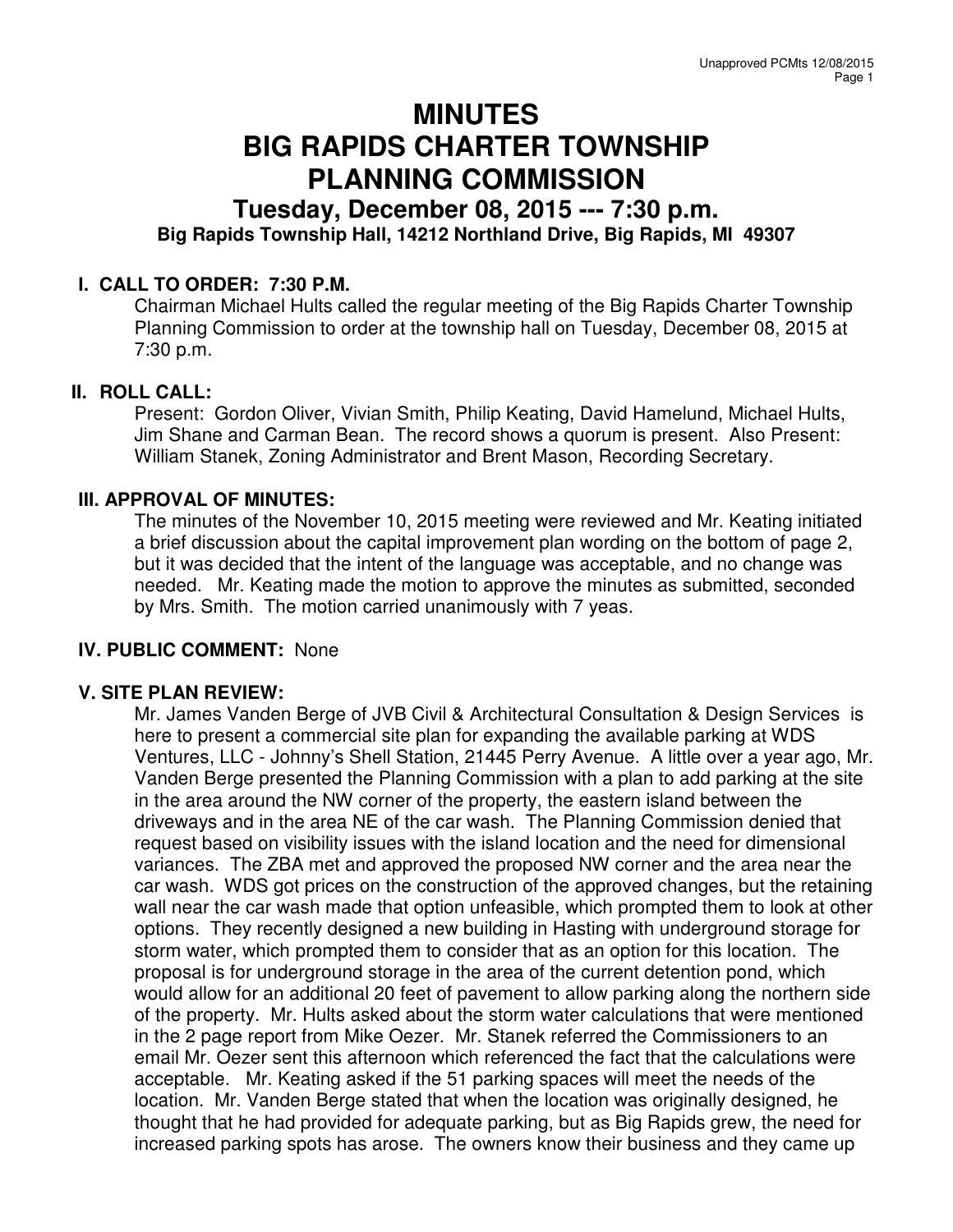with this number of parking spaces and are satisfied with it. Mr. Vanden Berge stated that this will basically max out the usable space on the site. Mr. Stanek asked if they would build a parking garage if they outgrow this, and Mr. Vanden Berge stated that they would build another Johnny's if they outgrow this location. Mr. Hults asked if there were any further comments or questions, and not hearing any, asked for a motion to approve the site plan. Mr. Keating moved to approve the site plan for additional parking for WDS Ventures, LLC – Johnny's Shell as presented. Mr. Vanden Berge stated that the site lighting was referenced in Mr. Oezer's report also, and Mr. Vanden Berge visited the site earlier tonight and noticed that it is a little dark. He is going to go back to the owners and ask them if they want to add any lighting for the new parking area. Mr. Hults stated that the current plan does not include any lights, and that the inclusion of any lights would need to be approved by Mr. Stanek, but not necessarily by the planning commission. Mr. Oliver seconded the motion. Mr. Hamelund asked if there were any changes along the east (215<sup>th</sup> Avenue) side of the property, and Mr. Vanden Berge stated that there are no changes on the east side of the site. Mr. Hults asked for the vote, and the motion passed unanimously with 7 yeas.

#### **VI. OLD BUSINESS:**

Mini-Cabins: Mr. Stanek presented the 12-08-2015 draft language for Rustic Cabins for the Planning Commission to review. Mr. Mason gave a synopsis of the draft with some possible ideas for minimum lot size, primary use versus accessory use, sanitation and water, and whether it needs to meet the building code for a dwelling including health department requirements. Mr. Bean asked about larger parcels and if a cabin could exist on an 80 acre parcel that already has a primary dwelling on it. Mr. Mason advised that the determination of allowable use is the planning commissions to make, and the cabins could be considered a primary use on a parcel, or they could make it an accessory use if they chose to go that way. Mrs. Smith wondered why someone would want something like this on their property. Discussion mentioned recreational uses such as a hunting cabin, glorified deer blind and get-away cottage. There was more discussion regarding types of uses and whether it is necessary to regulate this type of use, and if a building permit would be required for this type of structure. Because it is intended for human occupation, a building permit should be required to make sure it will be safe for the inhabitants. Discussion continued about the need for a minimum parcel size and whether a parcel needs to be split to allow a cabin to exist if a primary dwelling already exists on the parcel. Mr. Hults asked Mr. Stanek to help him understand the township's concern. Mr. Stanek requested that the Planning Commission come up with something that will address the issue of recreational use cabins, so that Big Rapids Township's situation is similar to Mecosta County and the other townships. The commission members continued discussion regarding how to regulate these uses and whether they should be regulated. Mr. Stanek stated that he felt they should at least have the same regulation that a camper would have to meet for temporary occupancy. Agricultural zoning would be the only allowable district for this type of use. Mr. Hamelund asked about making the minimum parcel size be something closer to 40+ acres. Other members thought that 20 acres should be the minimum parcel size for this type of usage. Mr. Keating asked about someone putting up an  $800 - 1,000 +$  sq. ft. storage building and then converting a portion of it into a cabin type temporary dwelling. The commission considered the definition of a building versus dwelling, whether they can be regulated differently, and which category a cabin would fall in. Most of the concern may revolve around the size versus the use. Mr. Bean and Mrs. Smith discussed the current trend toward mini-homes, and whether that